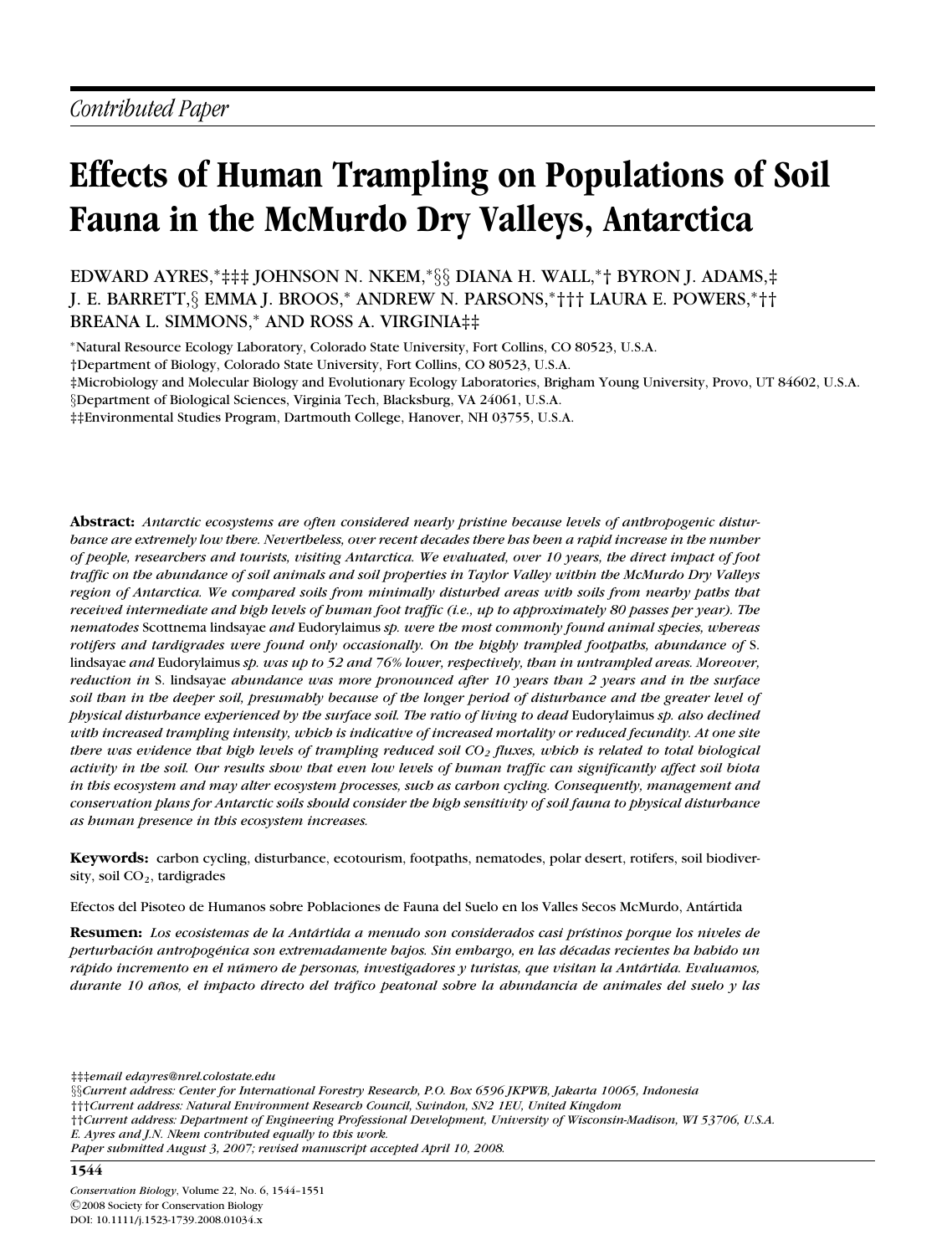*propiedades del suelo en el Valle Taylor dentro de la región de los Valles Secos McMurdy de la Antártida. Comparamos suelos de las areas con m ´ ´ınima perturbacion con suelos de veredas cercana que ten ´ ´ıan niveles intermedios y altos de tráfico peatonal (i.e., basta ∼80 pases por año). Los nemátodos Scottnema lindsayae y* Eudorylaimus *sp. fueron las especies animales mas comunes, mientras que solo encontramos rot ´ ´ıferos y tard´ıgrados ocasionalmente. En las veredas con trafico peatonal intenso, la abundancia de ´* S. lindsayae *y de* Eudorylaimus *sp. fue hasta 52% y 76% menor, respectivamente, que en las areas sin tr ´ afico. M ´ as aun, ´ la reducción en la abundancia de S.* lindsayae *fue más pronunciada después de 10 años que dos años y en el suelo superficial que en el suelo profundo, presumiblemente debido a un per´ıodo de perturbacion´ mas largo y al mayor nivel de perturbaci ´ on f ´ ´ısica en el suelo superficial. La proporcion vivos – muertos ´ de* Eudorylaimus *sp. tambi´en declino con el incremento de la intensidad del tr ´ afico peatonal, lo cual es un ´ indicador de incremento de la mortalidad o reduccion de la fecundidad. En un sitio, hubo evidencia de que los ´ niveles altos de trafico peatonal reduc ´ ´ıan los flujos de CO2 del suelo, que esta relacionado con una actividad ´ biologica total en el suelo. Nuestros resultados muestran que aun niveles bajos de tr ´ afico humano pueden ´ afectar significativamente a la biota en este ecosistema y pueden alterar procesos del ecosistema, como el ciclo del carbono. Consecuentemente, los planes de manejo y de conservacion de los suelos de la Ant ´ artida deber ´ ´ıan considerar la alta sensibilidad del la fauna del suelo a la perturbacion f ´ ´ısica a medida que incrementa la presencia humana en este ecosistema.*

Palabras Clave: biodiversidad del suelo, ciclo de carbono, CO<sub>2</sub> del suelo, desierto polar, ecoturismo, nemátodos, rotíferos, tardígrados, veredas

## **Introduction**

Antarctica is the most pristine continent on Earth, primarily as a result of minimal human disturbance. Nevertheless, since the early expeditions of the 19th century, the number of research expeditions to Antarctica has increased annually, and the rate of visitation has accelerated over recent decades. Since the 1980s Antarctica has become an increasingly popular tourist destination (Frenot et al. 2005), with over 26,000 tourists landing on the continent in the austral summer of 2004– 2005 (www.iaato.org/tourism\_stats.html). Increased human presence in Antarctica could influence terrestrial and aquatic ecosystems indirectly (e.g., through introduction of exotic species [Frenot et al. 2005]) and directly (e.g., through physical disturbance of the ecosystem or pollution [Aislabie et al. 2004]). Moreover, the cold desert climate of Antarctica may make this area particularly sensitive to anthropogenic or natural changes because other arid or unproductive ecosystems often exhibit little resistance or resilience to disturbance (Schlesinger et al. 1990; Wall & Virginia 1999; Webb 2002). For example, desert biological crusts help stabilize the soil surface, and when they are lost arid soils erode and biological activity declines (Belnap 2006). The direct impact, however, of increased human activity from researchers and tourists in regions such as the McMurdo Dry Valleys, Antarctica, is poorly known.

The McMurdo Dry Valleys is the largest area of ice-free land on the continent and has one of the harshest environments on Earth (Campbell & Claridge 1987; Fountain et al. 1999). In addition, there is a relatively high human presence in this region because it is accessible to tourist cruise ships and several research stations via short helicopter flights. The terrestrial ecosystems host

some of the simplest food webs described. There are no vascular plants, and moss and algae are typically limited to moist soils near ice-covered lakes and ephemeral streams, although microalgae and cyanobacteria occur in soils throughout the McMurdo Dry Valleys (Adams et al. 2006). The soils support a food web of microbes, protozoa, and typically up to 3 animal phyla (Rotifera, Tardigrada, and Nematoda). The nematode *Scottnema lindsayae* is the most abundant and widespread animal in this ecosystem (Freckman & Virginia 1997, 1998; Adams et al. 2006). Rates of soil  $CO<sub>2</sub>$  efflux, an indicator of total belowground biological activity, are lower in this ecosystem than almost anywhere in the world (Parsons et al. 2004; Barrett et al. 2006).

In the McMurdo Dry Valleys even paths that receive little foot traffic are easy to visually identify one or more years since they were last used, which indicates the potential for mid- to long-term effects of soil disturbance (Campbell & Claridge 1987). The physical effects of human foot traffic on soils in this ecosystem have received some attention. Campbell et al. (1994) report increased albedo (i.e., reflection of sunlight), due to exposure of the light-colored subsurface material and compaction as a consequence of human trampling of soil in the McMurdo Dry Valleys. The impact of trampling on the biotic community and biogeochemical cycling, however, has not been investigated in this ecosystem. Indeed, direct impacts of human disturbance on soils in arid and semiarid ecosystems worldwide have primarily been limited to physical properties, such as compaction and susceptibility to erosion (e.g., Kutiel et al. 2000; Webb 2002; Belnap et al. 2007). Only a few studies have focused on the effects of human trampling on biogeochemical properties or the biotic community, primarily in relation to crusts (Ros et al. 2004; Barger et al. 2006; Belnap 2006).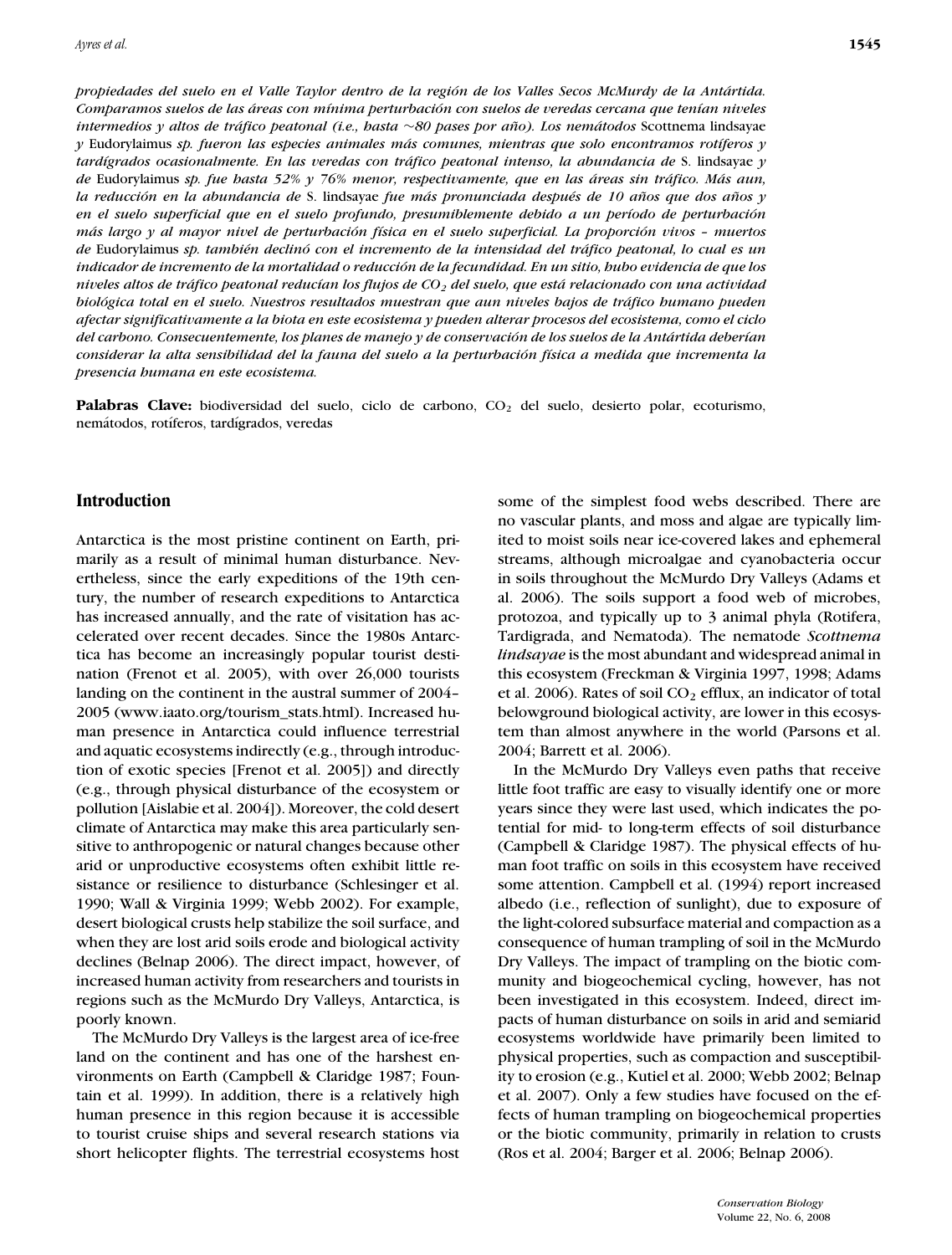We assessed soil biotic properties and processes in areas that had experienced different levels of human trampling in the McMurdo Dry Valleys. We hypothesized that human disturbance increases mortality and decreases populations of the dominant organisms and alters ecosystem functioning. Specifically, we predicted that invertebrate abundances, the ratio of live to dead individuals, and soil CO<sub>2</sub> efflux would decrease with increased trampling intensity.

# **Methods**

# **Study Site**

The Taylor Valley (77°40′ S, 162°53′ E) is located between the Ross Sea and Polar Plateau in the McMurdo Dry Valleys and is the principal site of the U.S. McMurdo Long Term Ecological Research project. Mean annual temperatures in Taylor Valley range from −16 to −21 ◦C (Doran et al. 2002*a*) and annual precipitation (almost entirely as snow) is <10 cm water equivalent (Clow et al. 1988). The soils are poorly developed, predominantly sand (>95%) and rock fragments (Bockheim 1997; Campbell et al. 1997, 1998), highly saline (0.1–1 dS/m; Campbell & Claridge 1987), low in organic carbon (<1%; Burkins et al. 2000; Barrett et al. 2005), and have some of the lowest levels of biological activity in the world (Freckman & Virginia 1997; Parsons et al. 2004; Barrett et al. 2006). No vascular plants or vertebrates inhabit the McMurdo Dry Valleys. Soil nematodes are the most widespread and abundant animals in this ecosystem, and, except for the rare *Geomonhystera villosa*, there are only 3 nematode species: *S. lindsayae*, *Eudorylaimus* sp., and *Plectus* spp. (Adams et al. 2006). Rotifers, tardigrades, mites, and collembolans also occur in the McMurdo Dry Valleys, although the latter 2 are patchily distributed along stream channels and in intermittently saturated soils (Stevens & Hogg 2004; Adams et al. 2006). Only approximately 65% of soils in the dry valleys contain invertebrates, and half of those have only one invertebrate species, usually *S. lindsayae* (Freckman & Virginia 1997, 1998; Poage et al. 2008).

#### **Soil Fauna**

We collected soil samples from paths and adjacent untrampled areas at the south side of Lake Hoare to assess the impact of human trampling on soil fauna. The paths were associated with an experiment located at this site. The main access path to this area experienced relatively high levels of trampling, whereas other paths between experimental blocks received moderate levels of trampling, and some areas were not trampled at all. These classifications are relative terms, and even the traffic on the highly trampled path would be considered low in most ecosystems. For instance, people walked the highly trampled path approximately 50–80 times per year, and

the path between the experimental blocks was walked only 10–15 times per year, with most of the traffic limited to December and January during the austral summer. The difference in the effect of human traffic on the soil was clearly visible among the 3 categories. The highly trampled path appeared very disturbed, whereas the untrampled areas looked much like the surrounding desert.

In the austral summers of 1995–1996 and 2003–2004, 2 and 10 years after the paths were established, respectively, soil was collected to a depth of 10 cm from areas that experienced each level of trampling (i.e., high, mid, and none). In 1995–1996 soil samples were collected at depths from 0 to 10 cm, whereas in 2003–2004 soil samples were collected in layers from 0 to 2.5 cm and from 2.5 to 10 cm. Fifteen samples were collected for each level of trampling on both sampling dates. Each sample consisted of approximately 500 g of soil collected with sterilized plastic scoops and was placed in previously unused plastic bags (Freckman & Virginia 1993).

Soil samples were placed in ice chests and transported to the Crary Laboratory at McMurdo Station, where they were processed within 48 h. Under a laminar flow hood, we removed pieces in each sample that were  $>4$  mm. Subsamples of soil were dried at 105  $°C$  for 48 h to determine gravimetric soil moisture content. We extracted soil invertebrates from fresh soil (100 g) with a modified sugar centrifugation technique (Freckman & Virginia 1993). Nematodes were identified to species and characterized by life stage (adult vs. juvenile) and whether they were dead or living on the basis of observation of movement. Because some samples contained no dead nematodes, the ratio of living versus dead was calculated as live:(dead+1). We also counted tardigrades and rotifers, but did not identify them further. Invertebrate abundance was expressed per kilogram of soil (oven dryweight equivalent). The effects of trampling, year, and soil depth on the various soil parameters were assessed with analysis of variance (ANOVA) in JMP statistical software (SAS Institute, Cary, North Carolina). Because soil was only collected in 0- to 2.5-cm and 2.5- to 10-cm layers in 2003–2004, the effect of depth was nested within year. All data were  $log(n+1)$  transformed to meet assumptions of normality and homogeneity of variance.

#### **Soil Respiration**

To assess the effect of trampling on an ecosystem function, we measured  $CO<sub>2</sub>$  efflux from soil in paths that received different levels of trampling intensity. We assessed the impact of trampling on soil  $CO<sub>2</sub>$  efflux in 3 distinct hydrologic basins (Fryxell, Hoare, and Bonney) within Taylor Valley so as to encompass some of the spatial variability within the McMurdo Dry Valleys (Barrett et al. 2004; Ayres et al. 2007). We measured soil  $CO<sub>2</sub>$ efflux from paths that were established during the 1999– 2000 austral summer and experienced high, mid, or low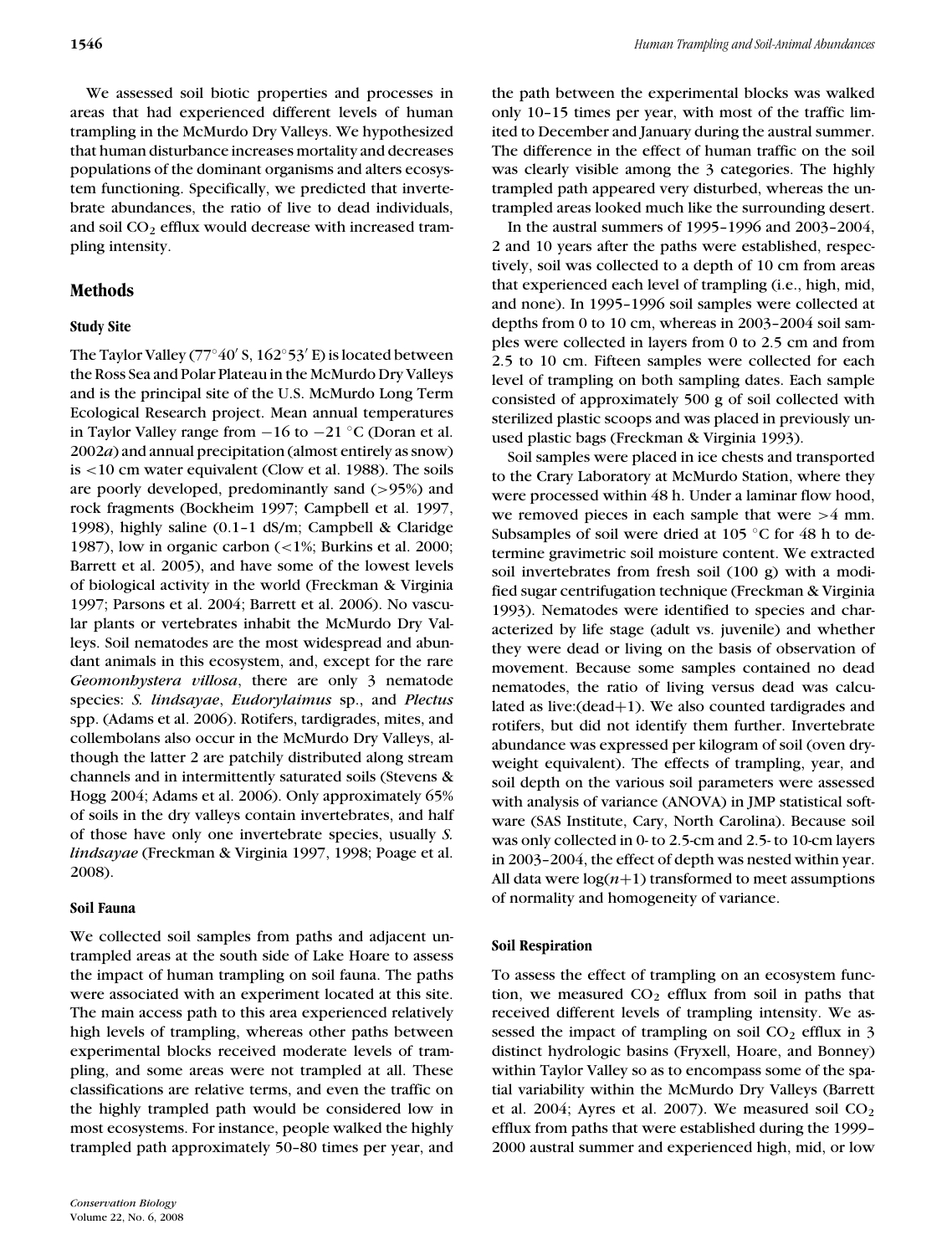|  |  |  |  |  |  | Table 1. The F values from analysis of variance of soil moisture, nematode abundances, and ratio of live to dead individuals. <sup><i>a</i></sup> |  |  |  |
|--|--|--|--|--|--|---------------------------------------------------------------------------------------------------------------------------------------------------|--|--|--|
|--|--|--|--|--|--|---------------------------------------------------------------------------------------------------------------------------------------------------|--|--|--|

| Independent<br>variable <sup>b</sup> | Soil<br>moisture | S. lindsayae<br>adults | S. lindsayae<br>juveniles | S. lindsayae<br>live:dead | Eudorylaimus<br>sp. adults | Eudorylaimus<br>sp. juveniles | Eudorvlaimus<br>sp. live:dead |
|--------------------------------------|------------------|------------------------|---------------------------|---------------------------|----------------------------|-------------------------------|-------------------------------|
| Disturb                              | 0.6              | $5.5***$               | $4.1*$                    | $4.2*$                    | $3.3^*$                    | $2.7^{\dagger}$               | $3.2*$                        |
| Year                                 | $147.0***$       | $15.1***$              | $12.2***$                 | $10.7***$                 | 4.6*                       | 2.6                           | $10.0**$                      |
| Depth [year]                         | $170.8***$       | $8.2**$                | $7.4**$                   | 2.6                       | $20.6***$                  | $9.4**$                       | $16.3***$                     |
| Disturb x year                       | 0.1              | $4.1*$                 | $4.4*$                    | 0.3                       | 0.8                        | 1.9                           | 1.6                           |
| Disturb x depth [year]               | $2.7^{\dagger}$  | $4.0*$                 | $3.0^{\dagger}$           | 1.2                       | 0.1                        | 0.8                           | $1.0\,$                       |

 $a^a$ *Significance:* <sup>†</sup>p < 0.1, <sup>\*</sup>p < 0.05, <sup>\*\*</sup>p < 0.01, <sup>\*\*\*</sup>p < 0.001.

*bDepth was nested within year because soils were only sampled by depth in 2003–2004.*

levels of trampling. In each case the paths were associated with an experiment located on the south side of the lake in each hydrologic basin. The main access paths to each area experienced relatively high levels of trampling (high), whereas paths between experimental blocks received moderate levels trampling (mid), and some areas only experienced a few footsteps per year (low). The amount of foot traffic on the high- and mid-level paths was comparable to similarly classified paths of the soilfauna study.

In the austral summer of 2006–2007 (i.e., 7 years after establishment of the paths), we measured soil respiration rates in paths that received high-, mid-, and low-level trampling in Fryxell, Hoare, and Bonney basins. We took respiration measurements at 10 locations for each level of trampling in each basin. Two sets of measurements were taken over the course of 1 day (between late morning and midafternoon). Respiration rates were measured with an infra-red gas analyzer with an SRC-1 chamber and STP-1 soil temperature probe (PP Systems, Amesbury, Massachusetts). Soil respiration rates and temperatures from the 2 points in time were averaged and data were analyzed with an ANOVA in JMP, which included basin, trampling intensity, and their interaction as independent variables.

## **Results**

600

400

200

 $\mathbf 0$ 

Live adults (no. kg<sup>-1</sup>)





Overall *Eudorylaimus* sp. adults were more abundant in 2003–2004 than 1995–1996, but juvenile abundance did not differ significantly between years (Table 1; Fig. 2). Similar to *S. lindsayae*, adult and juvenile *Eudorylaimus* sp. were more abundant in the deeper soil. The highest level of trampling reduced the abundance of adult and juvenile *Eudorylaimus* sp. by 67 and 86%, respectively, compared with untrampled soil, although the latter decline only approached significance  $(p = 0.074;$  Table 1; Fig. 2). Interactions between disturbance and year or depth were not significant.

Disturbance significantly affected the ratio of live to dead *S. lindsayae* and *Eudorylaimus* sp. (Table 1; Fig. 3). There was a greater proportion of living versus dead *Eudorlaimus* sp. in undisturbed soil than in highly trampled areas. The effect of trampling on this measure,

> *Figure 1. Abundance of (a) adult and (b) juvenile* S. lindsayae *in the austral summer of 1995–1996 in soil samples taken at depths of 0–10 cm (solid line), of 2003–2004 in soil samples taken at depths of 0–2.5 cm (dashed line), and of 2003–2004 in soil samples taken depths of 2.5–10 cm (dotted line). Values are means with standard error.*

900  $(a)$  $(h)$ Live juveniles (no. kg<sup>-1</sup>) 600 300 0 None Mid High None Mid High **Disturbance** Disturbance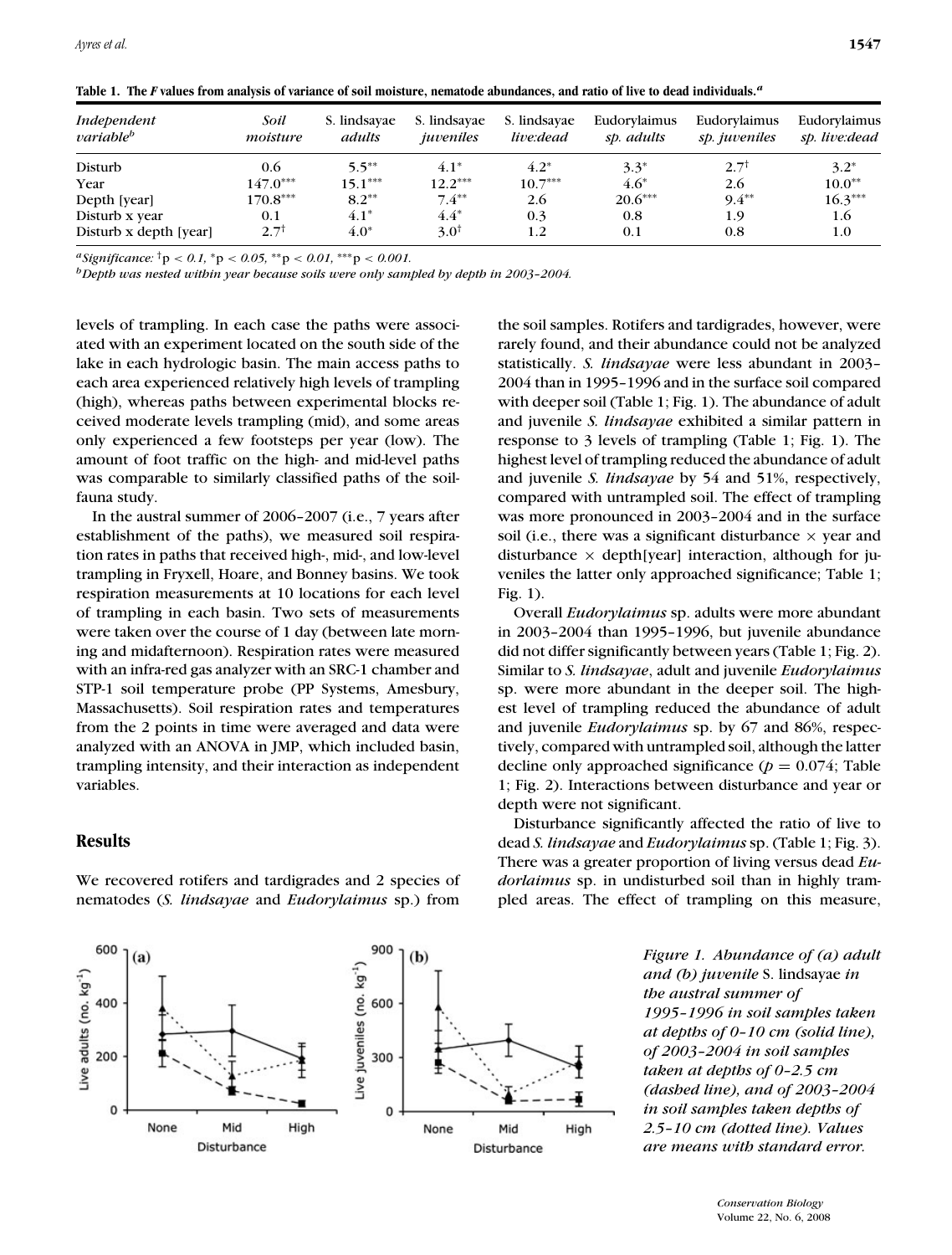**1548** *Human Trampling and Soil-Animal Abundances*



*Figure 2. Abundance of (a) adult and (b) juvenile* Eudorylaimus *sp. in the austral summer of 1995–1996 in soil samples taken at depths of 0–10 cm (solid line), of 2003–2004 in soil samples taken at depths of 0–2.5 cm (dashed line), and of 2003–2004 in soil samples taken depths of 2.5–10 cm (dotted line). Values are means with standard error.*

however, was inconsistent for *S. lindsayae* populations; the greatest live to dead ratio occurred in areas with mid-level trampling. Two samples at the mid level of disturbance that had relatively large numbers of live *S. lindsayae* individuals (>200/ kg of soil) and no dead individuals were the primary cause of this inconsistent response. The ratio of live versus dead individuals was greater in 2003–2004 than 1995–1996 for both *S. lindsayae* and *Eudorylaimus* sp. (Table 1; Fig. 3). Also, the live to dead ratio was greater in the deeper soil in 2003– 2004 than in the surface soil for *Eudorylaimus* sp., but not *S. lindsayae*.

Similar to invertebrate populations, time was a significant source of variation in soil water content. Soil moisture was greater in 2003–2004 than 1995–1996 and in deeper soils (Table 1; Fig. 4). Nevertheless, human trampling intensity did not influence soil moisture, and none of the interactions between disturbance and year or depth within year were significant.

Rates of soil CO<sub>2</sub> efflux across the 3 hydrologic basins varied from  $-0.02$  to 0.07 g CO<sub>2</sub>·m<sup>-2</sup>·h<sup>-1</sup>. Respiration rates were highest in Fryxell and Bonney basins and lowest in Hoare basin (Fig. 5a;  $p < 0.001$ ). There was a significant interaction between basin and trampling intensity ( $p = 0.001$ ), with reduced respiration rates at high levels of trampling at Fryxell (Fig. 5a). Soil  $CO<sub>2</sub>$  efflux was not significantly affected by trampling intensity in the other basins. Patterns of soil temperature among the hydrologic basins were different than patterns of soil respiration, with the highest temperatures at Fryxell and Hoare basins (Fig. 5b;  $p < 0.001$ ). Soil temperature was not affected by trampling intensity.

## **Discussion**

Foot traffic can have multiple effects on soils that are related to compaction, loss of soil structure, and killing of soil organisms. The intensity of human disturbance consistently reduced the abundance of *S. lindsayae* and *Eudorylaimus* sp. The overall decline of live *S. lindsayae* (52%) and *Eudorylaimus*sp. (76%) in heavily trampled areas relative to untrampled soil indicates that even the relatively low levels of human trampling that occur across the terrestrial landscape in this ecosystem can dramatically affect nematode populations. The effect of disturbance on *S. lindsayae* was more pronounced in 2003–2004 and in the surface soil, presumably because of the longer period of disturbance (i.e., 10 years in 2003–2004 vs. 2 years in 1995–1996) and the greater level of physical disturbance to the surface soil. In addition, the unusually long life cycle of *S. lindsayae*, which is thought to encompass multiple austral summers (Overhoff et al. 1993), may have resulted in a time lag in their response to trampling consistent with the larger declines observed in 2003–2004. The interaction between disturbance and year or depth did not influence the abundance of *Eudorylaimus* sp. This might have been caused by the larger body size of *Eudorylaimus* sp. (1.5–2 times longer than *S. lindsayae*;



*Figure 3. Ratio of live versus dead (a)* S. lindsayae *and (b)* Eudorylaimus *sp. individuals in the austral summer of 1995–1996 in soil samples taken at depths of 0–10 cm (solid line), of 2003–2004 in soil samples taken at depths of 0–2.5 cm (dashed line), and of 2003–2004 in soil samples taken at depths of 2.5–10 cm (dotted line). Values are means with standard error.*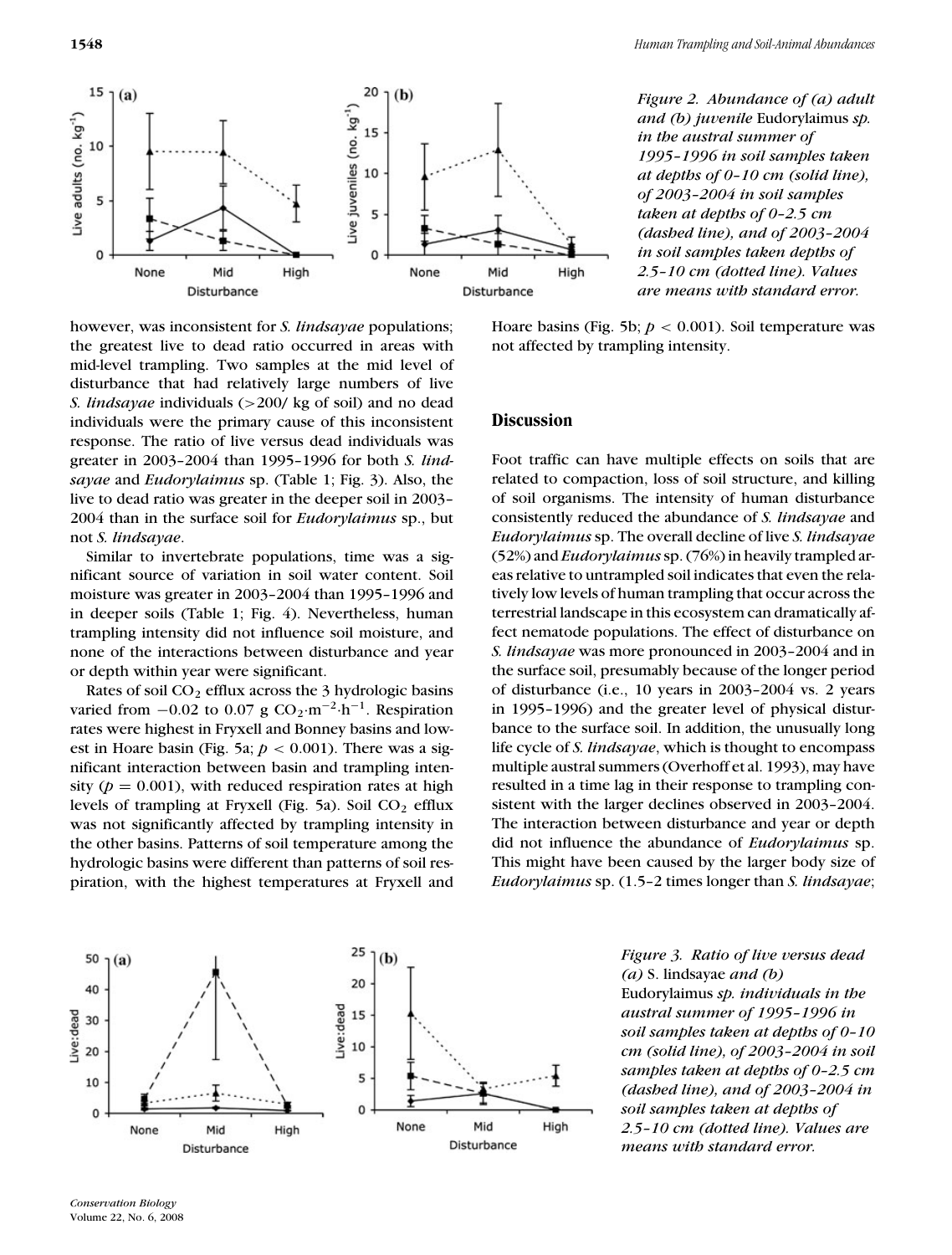

*Figure 4. Soil moisture content in the austral summer of 1995–1996 in samples taken at depths of 0–10 cm (solid line), of 2003–2004 in samples taken at depths of 0–2.5 cm (dashed line), and of 2003–2004 in samples taken at depths of 2.5–10 cm (dotted line). Values are means with standard error.*



*Figure 5. Soil (a) respiration rates and (b) temperature in 3 hydrologic basins in Tayler Valley. Low-, mid-, and high-trampling intensities are represented by white, gray, and black bars, respectively. Different letters denote significant differences (*p < *0.05) among hydrologic basins (capital letters) and among trampling intensities* × *basin (lowercase letters). Values are means with standard error.*

Andrássy 1998), which might raise the chances of their being crushed and result in a faster equilibration at a new population size for a given level of disturbance.

In addition to the declines in total abundance of nematodes, disturbance influenced the ratio of living versus dead individuals. Although the effect on this ratio for *S. lindsayae* was idiosyncratic, disturbance decreased the live to dead ratio of *Eudorylaimus* sp. by 75%, which is consistent with increased mortality or decreased fecundity as a result of human trampling.

Temporal trends in nematode abundances coincided with differences in soil moisture. Soil moisture was greater in 2003–2004 than in 1995–1996. It is not clear whether this reflects short-term patterns of moisture variability or a sustained increase in moisture. Soil moisture was greater in the deeper soil, presumably as a result of greater evaporation or sublimation rates from surface soil. Disturbance did not significantly alter soil moisture, although there was a tendency for decreased moisture with increasing disturbance in the 0- to 2.5-cm soil in 2003–2004 ( $p = 0.071$ ). Results from previous studies of soil moisture in the McMurdo Dry Valleys (Campbell et al. 1994), the sub-Antarctic (Gremmen et al. 2003), and coastal dunes in Israel (Kutiel et al. 2000) show no difference in soil moisture between trampled and untrampled sites.

Other investigators note associations between soil moisture and invertebrate distribution and abundances (Freckman & Virginia 1997; Treonis et al. 1999; Virginia & Wall 1999; Wall & Virginia 1999). We found that the abundance of *S. lindsayae*, the dominant soil animal in this ecosystem, was significantly lower in 2003–2004 than 1995–1996, whereas *Eudorylaimus* sp. exhibited the opposite response. This observed shift in community structure may have been driven by increased soil moisture in 2003–2004. *S. lindsayae* are generally associated with drier soils, whereas *Eudorylaimus* sp. are typically most abundant in wetter habitats (Treonis et al. 1999; Ayres et al. 2007). Doran et al. (2002*b*) reported reductions in nematode abundance (principally *S. lindsayae*) at this site over a 5-year period (1993–1998), and our results corroborate this finding of continued decline. Both *S. lindsayae* and *Eudorylaimus* sp. were more abundant in the deeper soil than the surface soil, which was in agreement with the results of previous studies of nematode distribution in this ecosystem, and this difference may result from greater stability of environmental conditions in the deeper soil (Powers et al. 1994, 1995).

In some cases we detected negative soil  $CO<sub>2</sub>$  fluxes (i.e. uptake of  $CO<sub>2</sub>$  from the atmosphere). This occurs because respiration rates are so low that physical processes that adsorb  $CO<sub>2</sub>$  can overwhelm respiration rates (Parsons et al. 2004). Soil  $CO<sub>2</sub>$  fluxes in Fryxell basin were influenced by the intensity of disturbance, with a 50% increase in  $CO<sub>2</sub>$  fluxes at areas subjected to mid-level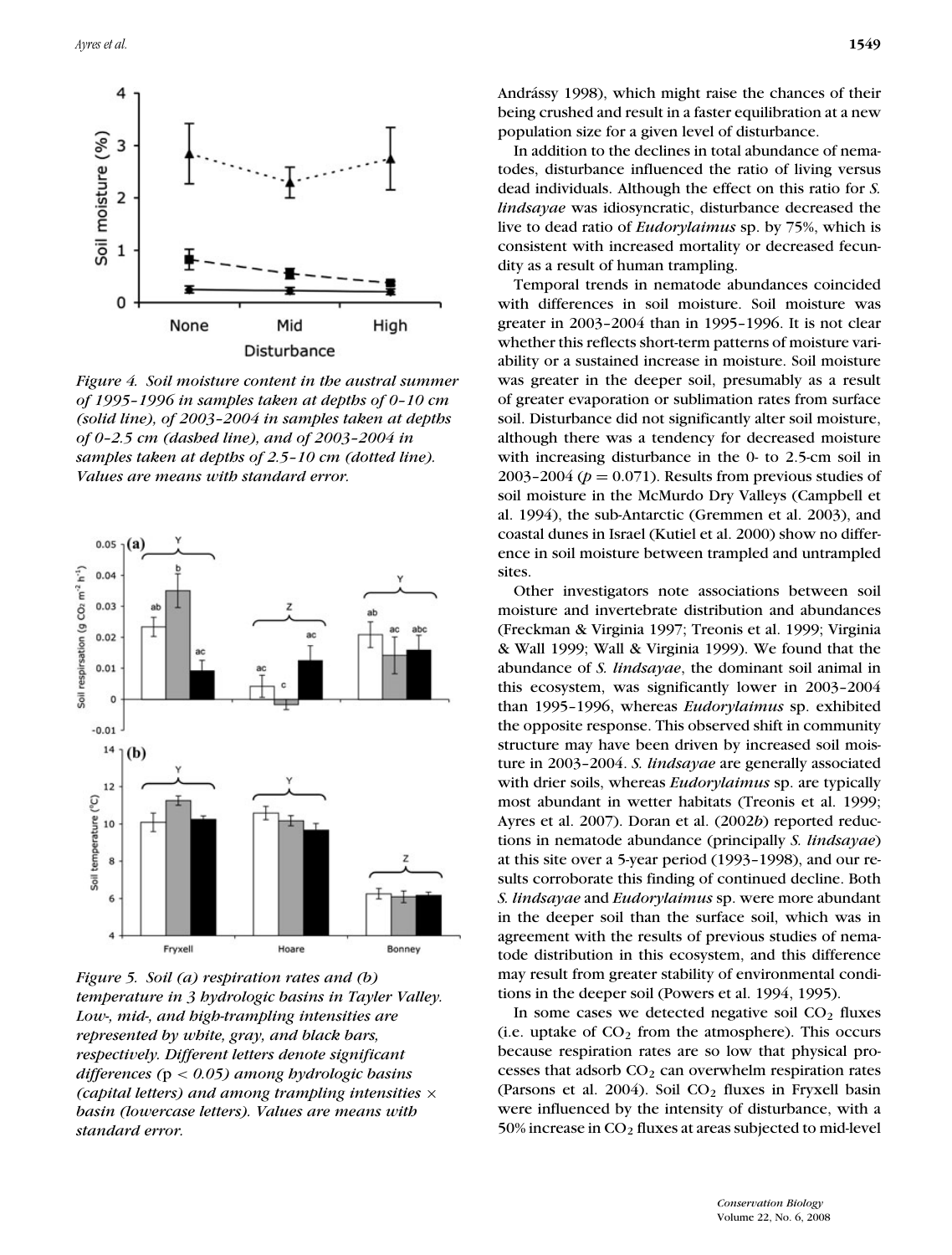trampling and a  $61\%$  decrease in  $CO<sub>2</sub>$  fluxes in highly trampled areas.

Microbes typically account for the majority of heterotrophic respiration in soils; however, soil fauna can have a large indirect effect on respiration rates because they influence the abundance, activity, and community structure of soil microbes (e.g., Seastedt 1984; Hedlund  $& Ohrn$  2000). The impact of trampling on the microbial community in this ecosystem remains unknown, although it seems at least possible that mid-level trampling could have increased the availability of previously protected soil C to microbes as a result of the physical disturbance of the soil, thus stimulating their activity. Nevertheless, given the poorly developed sandy nature of the soil in the McMurdo Dry Valleys (Campbell & Claridge 1987), the level of physical protection of C may be small. High levels of trampling may have directly killed a large proportion of the microbial community, which would directly reduce soil respiration rates. In addition, the decrease in nematode abundance with increased trampling intensity observed in the faunal study may have directly and indirectly, via impacts on the microbial community, contributed to the reduction in respiration rates. Ros et al. (2004) observed reductions in soil respiration with increased human trampling intensity (none, 75, and 200 passes per day) in a semiarid Mediterranean ecosystem. Other disturbances, such as management practices in agroecosystems, can initially stimulate and then reduce soil respiration with increasing intensity (Zhang et al. 2004).

Unlike in the Fryxell basin, trampling intensity had no effect on soil  $CO<sub>2</sub>$  efflux at either Hoare or Bonney basins. It is possible that the effect of trampling intensity is sitespecific. Alternatively, we may have been unable to detect differences in  $CO<sub>2</sub>$  effluxes at the rates measured at Hoare and Bonney basins, which were at or near the detection limit of our infra-red gas analyzer. In addition, the heavily trampled path in Fryxell basin led to several different experiments, and, as a result, this path probably experienced more foot traffic than the paths classified as highly trampled in Hoare and Bonney basins. Perhaps the greater intensity of human trampling in Fryxell reduced soil respiration rates, whereas trampling elsewhere was not sufficiently intense to reduce respiration rates. Regardless of the differences between basins, trampling affected soil respiration rates in this ecosystem, but the effect may be site-specific.

Human foot traffic had a significant negative effect on soils in this ecosystem. The highest trampling intensity caused large declines in the dominant and subdominant animal species and a reduction in soil  $CO<sub>2</sub>$  efflux at Fryxell. In most ecosystems, the levels of trampling intensity we studied would be considered mild; however, in this sensitive ecosystem, these levels constitute a significant disturbance. Human activity in this area, both scientific and recreational, is likely to continue to increase in the future, particularly in response to initiatives such as the

International Polar Year (2007–2008) and the growing demand for tourism in the region. In light of these pressures, management and conservation options for Antarctic soils, such as limiting foot traffic to established paths, should consider the high sensitivity of soil fauna to physical disturbance.

# **Acknowledgments**

This study was supported by National Science Foundation grants OPP 9810219 and OPP 0096250 to D.W. and R.V. as part of the McMurdo Dry Valleys LTER and by OPP 0406141 to D.W., R.V., and B.A. We thank R. Stucker, T. Cioppa, G. Adams, E. Courtright, and A. Treonis for assistance in the field and helpful comments.

# **Literature Cited**

- Adams, B. J., et al. 2006. Diversity and distribution of Victoria Land biota. Soil Biology and Biochemistry **38:**3003–3018.
- Aislabie, J. M., M. R. Balks, J. M. Foght, and E. J. Waterhouse. 2004. Hydrocarbon spills on Antarctic soils: effects and management. Environmental Science and Technology **38:**1265–1274.
- Andrássy, I. 1998. Nematodes in the sixth continent. Journal of Nematode Morphology and Systematics **1:**107–186.
- Ayres, E., D. H. Wall, B. J. Adams, J. E. Barrett, and R. A. Virginia. 2007. Soil and sediment biogeochemistry and faunal community structure across aquatic-terrestrial interfaces in a polar desert ecosystem. Ecosystems **10:**523–535.
- Barger, N. N., J. E. Herrick, J. van Zee, and J. Belnap. 2006. Impacts of biological soil crust disturbance and composition on C and N loss from water erosion. Biogeochemistry **77:**247–263.
- Barrett, J. E., R. A. Virginia, D. H. Wall, A. N. Parsons, L. E. Powers, and M. B. Burkins. 2004. Variation in biogeochemistry and soil biodiversity across spatial scales in a polar desert ecosystem. Ecology **85:**3105– 3118.
- Barrett, J. E., R. A. Virginia, A. N. Parsons, and D. H. Wall. 2005. Potential carbon and nitrogen turnover in soils of the McMurdo Dry Valleys, Antarctica. Arctic, Antarctic and Alpine Research **37:**107–116.
- Barrett, J. E., et al. 2006. Terrestrial ecosystem processes of Victoria Land, Antarctica. Soil Biology and Biochemistry **38:**3019–3034.
- Belnap, J. 2006. The potential roles of biological soil crusts in dryland hydrologic cycles. Hydrological Processes **20:**3159–3178.
- Belnap, J., S. L. Phillips, J. E. Herrick, and J. R. Johansen. 2007. Wind erodibility of soils at Fort Irwin, California (Mojave Desert), USA, before and after trampling disturbance: implications for land management. Earth Surface Processes and Landforms **32:**75–84.
- Bockheim, J. G. 1997. Properties and classification of cold desert soils from Antarctica. Soil Science Society of America Journal **61:**224– 231.
- Burkins, M. B., R. A. Virginia, C. P. Chamberlain, and D. H. Wall. 2000. Origin and distribution of soil organic matter in Taylor Valley, Antarctica. Ecology **81:**2377–2391.
- Campbell, I. B., and G. G. C. Claridge. 1987. Antarctica: soils, weathering processes and environment. Developments in soil science 16. Elsevier, New York.
- Campbell, I. B., G. G. C. Claridge, and M. R. Balks. 1994. The effects of human activities on moisture content of soils and underlying permafrost from the McMurdo Sound Region, Antarctica. Antarctic Science **6:**307–314.
- Campbell, I. B., G. G. C. Claridge, M. R. Balks, and D. I. Campbell. 1997. Moisture content of soils of the McMurdo Dry Valleys region of Antarctica. Pages 61–76 in W. B. Lyons, C. Howard-Williams,